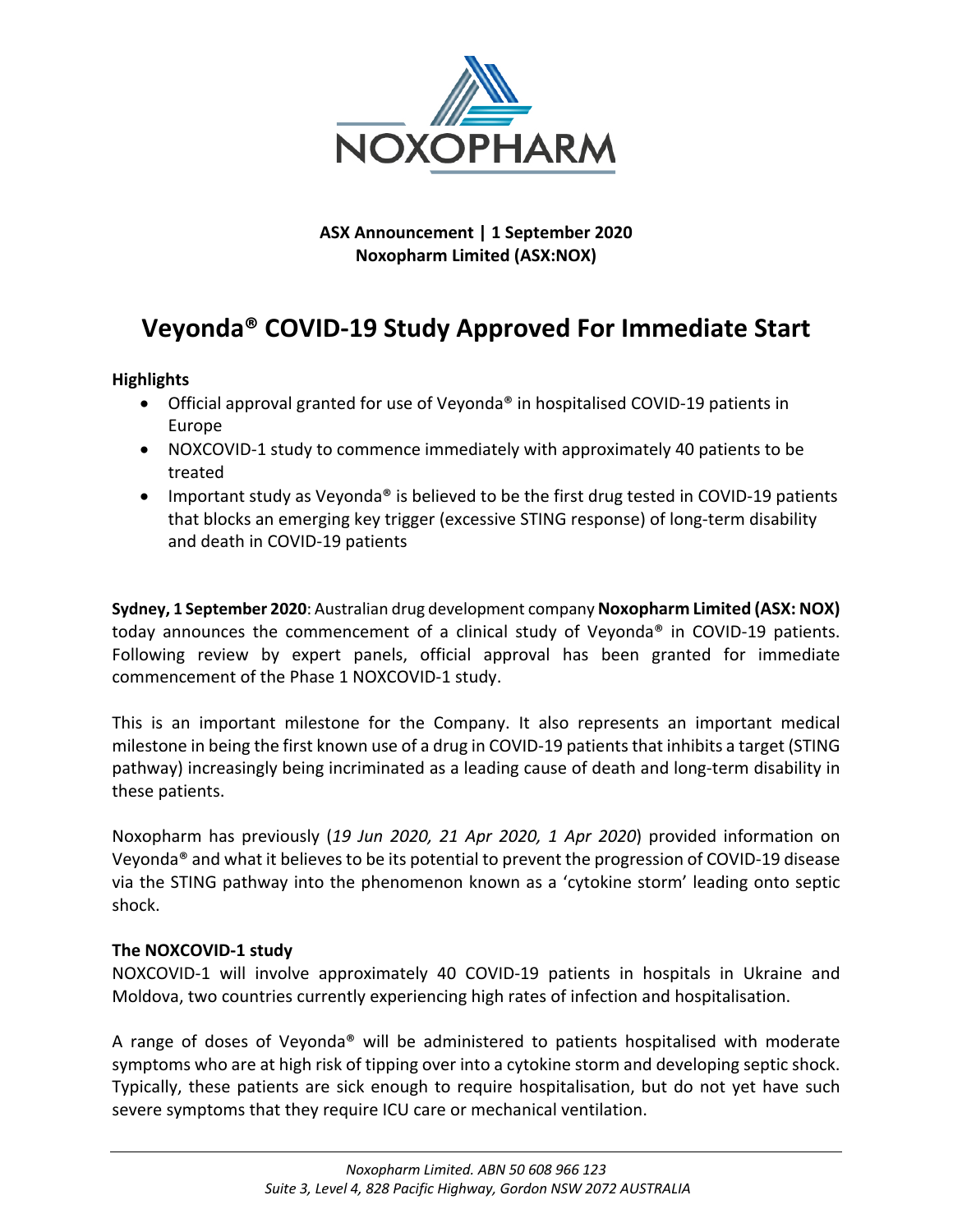

Patients will be treated with Veyonda<sup>®</sup> for at least 14 days and may receive treatment for up to 28 days if required. The safety and tolerability of the medication in patients with poor lung function will be measured, as well as the drug's ability to prevent patients progressing into a cytokine storm and septic shock. One of the key endpoints is the effect of treatment on blood cytokine levels, which will be assayed in an Australian laboratory.

Training of the medical personnel at the study sites has been completed and now that approval has been granted, supplies for the study are being shipped without delay. The study will commence immediately and patients will be enrolled until late-October 2020. Findings of the study are anticipated to be released in early-2021.

**Dr Gisela Mautner, Noxopharm Chief Medical Officer, said:** "This is an important step in potentially bringing to market a medication that could reduce the devastating worsening lung function and multi-organ failure that afflicts a number of COVID-19 sufferers. There is growing scientific evidence that excessive STING signalling is behind the cytokine storm causing severe disease and even death in COVID-19 patients. Therefore, the Company is excited to be in a position to put this theory into practice and hopefully help to reduce the terrible impact of this pandemic."

**Graham Kelly, Noxopharm CEO, said:** "Increasingly it looks likely that the world is going to have to learn to live with the SARS-CoV-2 virus, including needing to have effective therapies to deal with the 5% or so of patients who contract the virus and whose lung failure puts them at risk of developing a cytokine storm and its associated serious clotting disorders. The upcoming NOXCOVID-1 study potentially could position Veyonda<sup>®</sup> as a front-line therapy for those patients, irrespective of whether an effective and safe vaccine is developed."

The Company will consider its next step after reviewing the final NOXCOVID-1 data. Noxopharm remains in discussion with the U.S. FDA on conducting a clinical study in the U.S., with NOXCOVID-1 serving as a pilot, proof-of-principle study.

*Graham Kelly, CEO and Executive Chair, has approved the release of this document to the market on behalf of the Board of Directors.*

## **-ENDS-**

### **About Noxopharm**

Noxopharm Limited (ASX:NOX) is an Australian clinical-stage drug development company focused on the treatment of cancer and septic shock.

Veyonda**®** is the Company's first pipe-line drug candidate currently in Phase 2 clinical trialling. Veyonda**®** has two main drug actions – inhibition of sphingosine kinase and inhibition of STING signalling. Activity against the former target contributes to its dual-acting oncotoxic and immuno-oncology functions designed to enhance the effectiveness and safety of standard oncology